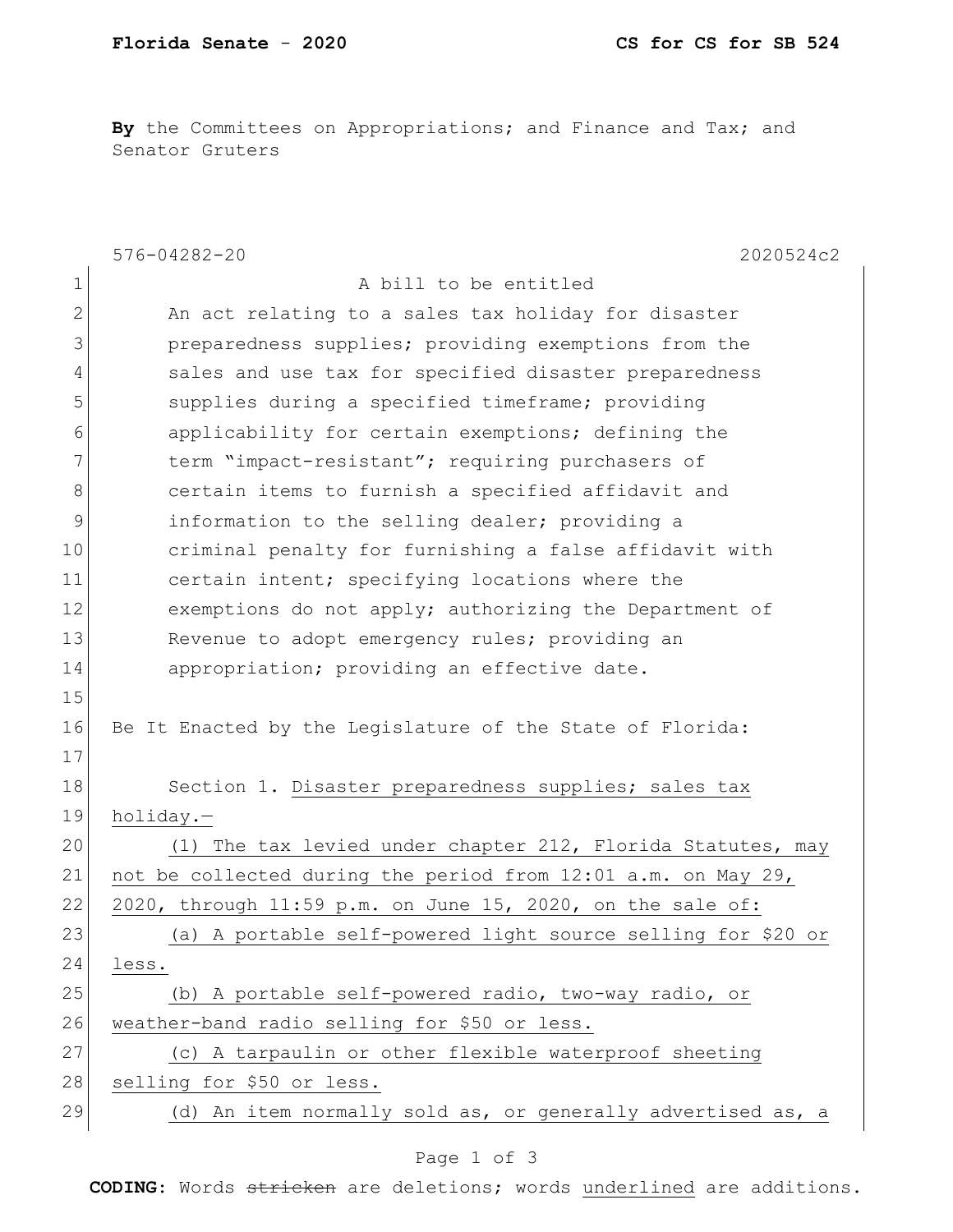|    | 2020524c2<br>$576 - 04282 - 20$                                  |
|----|------------------------------------------------------------------|
| 30 | ground anchor system or tie-down kit selling for \$50 or less.   |
| 31 | (e) A gas or diesel fuel tank selling for \$25 or less.          |
| 32 | (f) A package of AA-cell, AAA-cell, C-cell, D-cell, 6-volt,      |
| 33 | or 9-volt batteries, excluding automobile and boat batteries,    |
| 34 | selling for \$30 or less.                                        |
| 35 | (g) A nonelectric food storage cooler selling for \$30 or        |
| 36 | less.                                                            |
| 37 | (h) A portable generator used to provide light or                |
| 38 | communications or preserve food in the event of a power outage   |
| 39 | selling for \$750 or less.                                       |
| 40 | (i) Reusable ice selling for \$10 or less.                       |
| 41 | (j) Impact-resistant windows, when sold in units of 20 or        |
| 42 | fewer.                                                           |
| 43 | Impact-resistant doors and impact-resistant garage<br>(k)        |
| 44 | doors, when sold in units of 10 or fewer.                        |
| 45 |                                                                  |
| 46 | The exemptions under paragraphs (j) and (k) apply to purchases   |
| 47 | made by an owner of residential real property where the impact-  |
| 48 | resistant windows, impact-resistant doors, or impact-resistant   |
| 49 | garage doors will be installed. For the purposes of this         |
| 50 | section, the term "impact-resistant" means that the window,      |
| 51 | door, or garage door complies with the standards for protection  |
| 52 | of openings and for windborne debris protection in the Florida   |
| 53 | Building Code, 6th Edition (2017) Residential, or in the Florida |
| 54 | Building Code, 6th Edition (2017) Building. The purchaser must   |
| 55 | furnish to the selling dealer an affidavit stating that the      |
| 56 | impact-resistant windows, impact-resistant doors, or impact-     |
| 57 | resistant garage doors to be exempted are for the exclusive use  |
| 58 | designated herein and must include the name of the owner making  |
|    |                                                                  |

## Page 2 of 3

**CODING**: Words stricken are deletions; words underlined are additions.